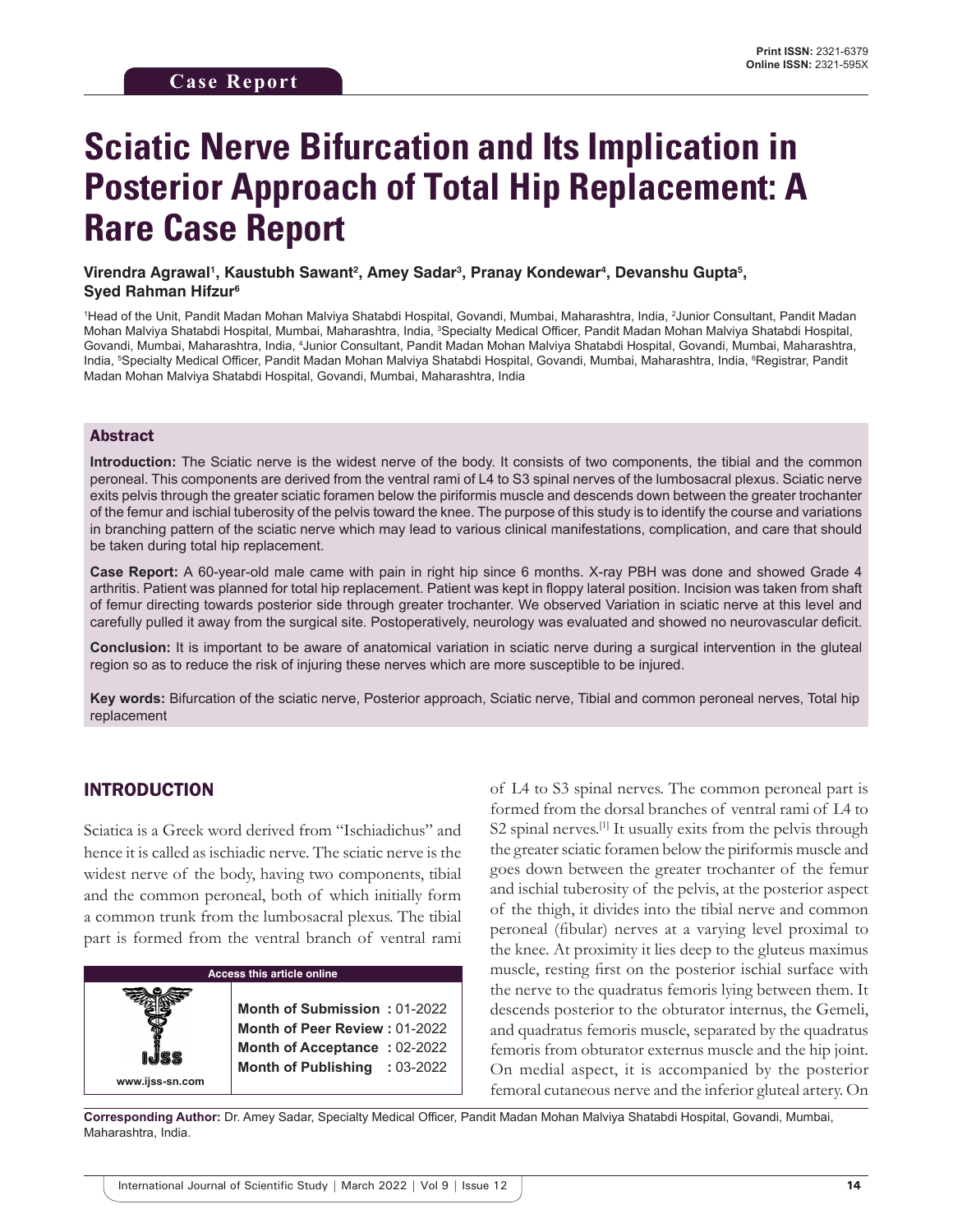descending course, it lies posterior to adductor magnus and anterior to the long head of biceps femoris. It represents to a line drawn from just medial to the midpoint between the ischial tuberosity and greater trochanter to the apex of the popliteal fossa. As the sciatic nerve has significant anatomical variation in its course, topography and level of division, the unpredictability of this can lead to inadvertent damage intraoperatively, and special care must be taken to prevent sciatic nerve palsy. High level division is a relatively common finding, dividing into its terminal branches in the pelvis and thigh.[2] Neurological and vascular complications following hip arthroplasty are uncommon, and their impact ranges from transient and trivial such as numbness tingling to permanent and devastating, namely, foot drop. The proximity of neural and vascular structures makes any operation in the hip region potentially hazardous. Direct or indirect injuries of sciatica nerve and branches may occur during operative exposure and placement of the implant. Thermal effects of cementing also have hazardous effect on sciatic nerve leading to temporary to permanent damage. Complete awareness of the anatomy of the pelvis and proximal femur is essential before undertaking any procedure. Peripheral nerve injuries may be either at distant sites or within the immediate vicinity of the hip joint. Sciatic nerve injury is the most common nerve and most dangerous injury following total hip arthroplasty.

# CASE REPORT

A 60-year-old male came with chief complaints of pain in right hip joint since 6 months. Plain radiograph was taken, suggestive of grade four osteoarthritis of right hip joint. The patient was explained the need for total hip replacement. Routine preoperative investigation was done. Blood profile was within normal limit. Posterior approach was planned for the patient. Patient was kept in lateral position with affected side above. Greater trochanter was by palpating it from lateral condyle of femur. Incision was taken 10 above and 5 cm below the greater trochanter. Soft tissue was dissected in layers. We noticed that sciatic nerve was crossing posteriorly with bifurcation and needed further attention for the same. It was observed that it is type 2 variations which is quite rare and must be documented for future references. We retracted the nerve posteriorly with gentle care, but one of the branches was crossing the surgical site. Another retractor was placed to retract the branch and procedure was continues. Procedure was uneventful and patient had no neurodeficit postoperatively.

## **DISCUSSION**

The sciatic nerve was first described in detail by Ambroise Par'e in the 16<sup>th</sup> century, and in the 19<sup>th</sup> century, Cruveilhier



**Figure 1: (a) Grade 4 right hip arthritis, (b) Postoperative radiograph of total hip replacement, (c) sciative nerve variation** 

observed variation in the bifurcation level.14 Variant types include the sciatic nerve passing through the belly of the PM, or the high bifurcation of the sciatic nerve into the tibial nerve and common perineal nerve in the gluteal region, with one of these branches possibly coursing through the PM.[2,3]

Sciatic nerve anatomy and its bifurcation levels are important in clinical and treatment aspects. Under normal circumstances undivided SN courses through greater sciatic foramen below piriformis and divides at the apex of the popliteal fossa topographic variations and relationship of the sciatic nerve and piriformis muscle was studied by Pokorný *et al*. [2] The level of the sciatic nerve division and its relation to the piriformis muscle was also studied by Ugrenovic *et al*. [3] According to both of them, sciatic nerve descends from pelvis through the infrapiriform is foramen in 192 lower limbs (96% cases), while in eight lower limbs (4%) the variable relations between SN and piriformis muscle were detected. Common peroneal nerve traversed through the piriformis and left the pelvis in 5 limbs (2.5%) and Tibial Nerve left the pelvis through the infrapiriform is foramen. In three limbs (1.5%), common peroneal nerve was present above the piriformis and tibial nerve was below the piriformis. Variations in the course of the SN have also been associated with iatrogenic nerve injury during certain procedures, such as total hip arthroplasty, and arthroscopy.<sup>[4,5]</sup> Authors have given different classifications for the level of division and course of sciatic nerve in relation to piriformis muscle. The degree and prevalence of variation have remained constant in cadaveric and magnetic resonance imaging studies with around 90–93% of cases showing type 1 pattern with anatomic variation in up to 10%. Rare unclassified variations may still be encountered during surgical intervention in this region. Beaton and Anson